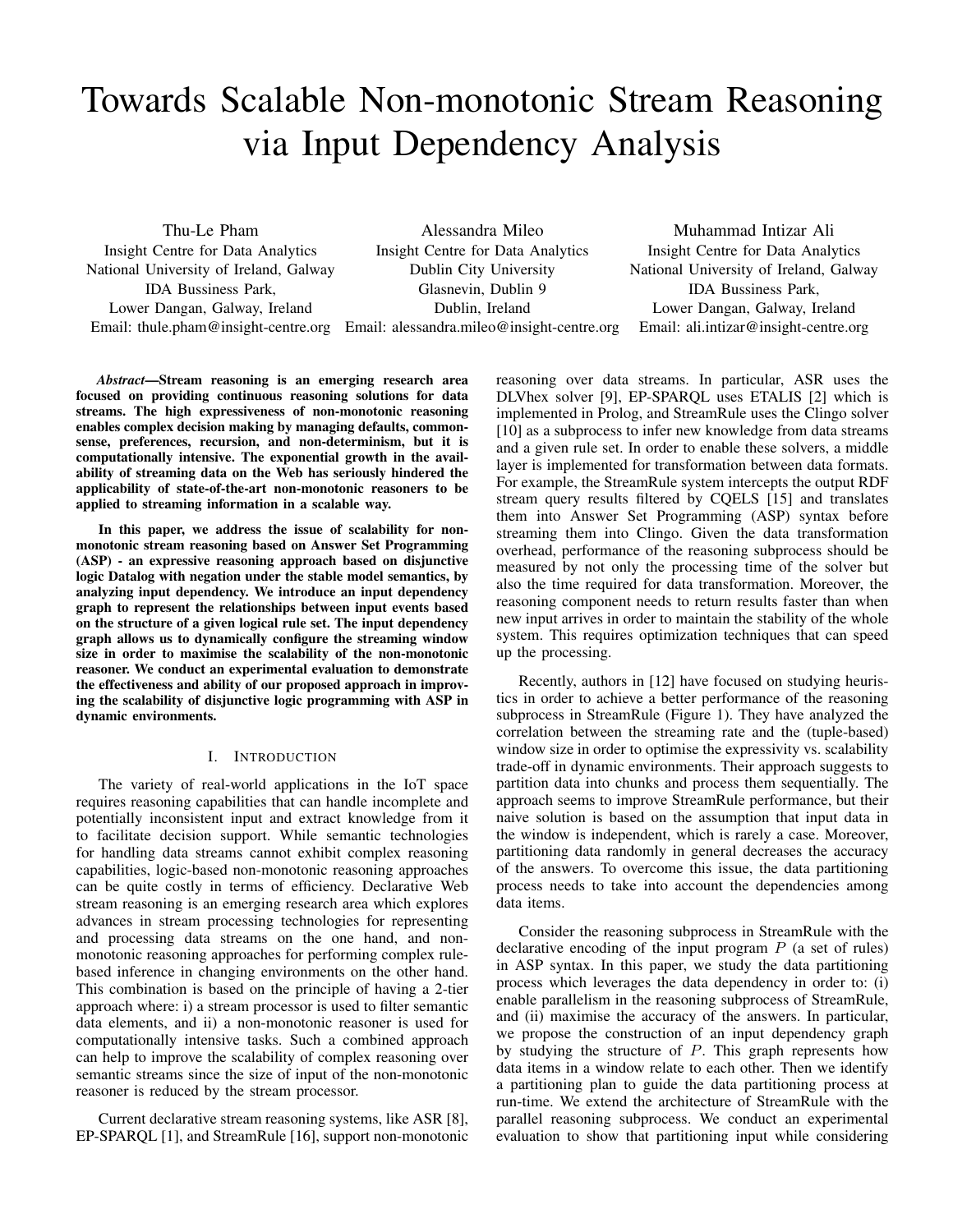

Fig. 1: Conceptual architecture of StreamRule

their dependencies can improve the reasoning performance and accuracy of the answers.

For the rest of the paper, we use *solver* to mention the *non-monotonic rule engine* and *reasoner* R to refer to the subprocess in StreamRule which includes the *solver* and the *data format processor* (the dashed box in Figure 1). The *logic program* (or *program*) P is a set of rules in ASP.  $pre(P)$  denotes the set of predicates in P. inpre $(P)$  denotes predicates of input data items of P (inpre(P)  $\subseteq$  pre(P)). The reasoner  $R$  receives the input data items from the stream query processor. An *input window* (or *window)*, W, is a set of input data items that the reasoner  $R$  processes per computation. From the logical point of view, the data items in  $W$  can be called as *ground atoms.*  $pre(W)$  defines the set of predicates of ground atoms in W. Therefore,  $pre(W) \subseteq inpre(P)$ .

### II. INPUT DEPENDENCY ANALYSIS

In this section, we discuss the problem of analysing dependency of input elements in a window  $W$  of the reasoner R with respect to a set of ASP rules in a program P. We first introduce a motivating example to highlight the critical aspects of analysing dependency. Thereafter, we propose the input dependency graph that shows how input data items in W relates to each other with respect to  $P$ .

#### *A. Motivating Example*

Consider the following example: A city manager wants to know real-time traffic events happening in the city in order to react accordingly. For this reason, he wants to develop an instance of the StreamRule system that detects events of interest, for example, *traffic jam* and *car fire* as defined in the logic program  $P$  in Listing 1.  $P$  is given as input to the solver of StreamRule, together with  $inpre(P)$ = {*average speed, car number, traffic light, car in smoke,*  $car\_speed$ ,  $car\_location$  }. The reasoner  $R$  is triggered whenever a new input window W arrives from the stream processor.

|  | $(r_1)$ very_slow_speed(X) : - average_speed(X,Y), Y < 20. |  |
|--|------------------------------------------------------------|--|
|  |                                                            |  |

```
(r_1) very_slow_speed(X) :- average_speed(X,Y), Y < 20.<br>(r_2) many_cars(X) :- ear_number(X,Y), Y > 40.<br>(r_3) traffic_jam(X) :- very_slow_speed(X), many_cars(X), not traffic_light(X).<br>(r_4) car_fire(X) :- car_in_sm
```
## Listing 1: Rules for detecting events

Assume at time  $t$ , an input window (in ASP format) arrives as follows: W = {*average speed(newcastle, 10), car number(newcastle, 55), traffic light(newcastle), car in smoke(car1,high), car speed(car1,0), car location(car1,dangan)*}. In order to process W faster, partitioning W randomly into chunks applied as in [12] could generate wrong results. For example  $W_1$  = {*average speed(newcastle, 10), car number(newcastle, 55), car\_in\_smoke(car1,high)*} and  $W_2 = \{tra\$ fic\_light(newcastle), *car speed(car1,0), car location(car1,dangan)*}. Reasoning in parallel over these two input partitions produces as a result the event *traffic jam(newscastle)* and the action *give notification(newcastle)* is triggered, which is not correct. The accurate answer is the event *car fire(dangan)* detected and the notification about the *dangan* road segment. Therefore, the partitioning process should consider the relations between ground atoms in the window.

#### *B. Input Dependency Graph*

Consider a logic program  $P$  and a set of input predicates  $inpre(P)$  for P. In this section, we introduce a dependency graph that represents how predicates in  $inpre(P)$  relate to each other by analysing the structure of P.

The concept of *dependency graph* has been widely used in ASP as a tool to analyse the structure of non-ground answer set programs [6], [18]. It has been efficiently used in a parallel instantiation<sup>1</sup> algorithm that generates a much smaller ground program equivalent to a given logic program. As defined in [6], the dependency graph  $G$  is a directed graph where nodes are *IDB (intensional database)* predicates and arcs show the relationship between a positive IDB predicate in the body with a predicate in the head of a rule. This graph divides the input program  $P$  into subprograms, according to the dependencies among the IDB predicates of  $P$ , and identifies which of them can be evaluated in parallel. However, in this paper, we are not partitioning the logic program. We are focusing on partitioning the input and evaluating each partition in parallel with a copy of the whole program P. The input predicates can be either IDB or *EDB (extensional database)* predicates. Therefore, besides the dependencies among IDB predicates defined in the dependency graph, other relationships should be taken into account, such as between two EDB predicates, or between an IDB predicate and an EDB predicate.

According to the above argument, we first define an *extended dependency graph* from the definition in [6]. This graph shows different types of dependency among predicates in  $P$  by considering: i) the (transitive) relation between two predicates (both IDB and EDB) in the body of a rule, ii) both positive and negative literals. Based on this extended dependency graph, we introduce the *input dependency graph* of P with respect to  $inpre(P)$ . This input dependency graph describes how predicates in  $inpre(P)$  depend on each other.

*Definition 1:* Let P be a logic program. The *extended dependency graph* of P is a graph  $G_P = \langle N_P, E_P \rangle$ , where:

- i)  $N_P$  is a set of nodes, where each node represents a predicate in  $pre(P)$ .
- ii)  $E_P = E_{P_1} \cup E_{P_2}$ , where:
	- a)  $E_{P_1}$  contains undirected edges  $e_u = (p_u, q_u)$  if  $p_u$  and  $q_u$  occur in the body of a rule<sup>2</sup> r in P. Moreover,  $(p_u, p_u) \in E_{P_1}$  if  $p_u \in body^-(r)^3$ .
	- b)  $E_{P_2}$  contains directed edges  $e_d = \langle p_d, q_d \rangle$  if  $q_d$  occurs in the head of r and  $p_d$  occurs in the body of r.

<sup>&</sup>lt;sup>1</sup>The computation of most ASP systems follows a two-phase approach: an instantiation (or grounding) phase generates a variable-free program which is then evaluated by propositional algorithms in the solving phase.

<sup>&</sup>lt;sup>2</sup>In ASP, a rule has form:  $q_1 \lor ... \lor q_n \leftarrow p_1, ..., p_k, not \ p_{k+1}, ..., not \ p_m$ where  $q_1, ..., q_n, p_1, ..., p_m$  are atoms and  $n \ge 0, m \ge k \ge 0$ .

 ${}^{3}body(r) = \{p_1, ..., p_k, not p_{k+1}, ..., not p_m\}$  is the body of r.<br>body<sup>-</sup>(r) (respectively,  $body^+(r)$ ) denotes the set of atoms occurring negatively (respectively, positively) in  $body(r)$ .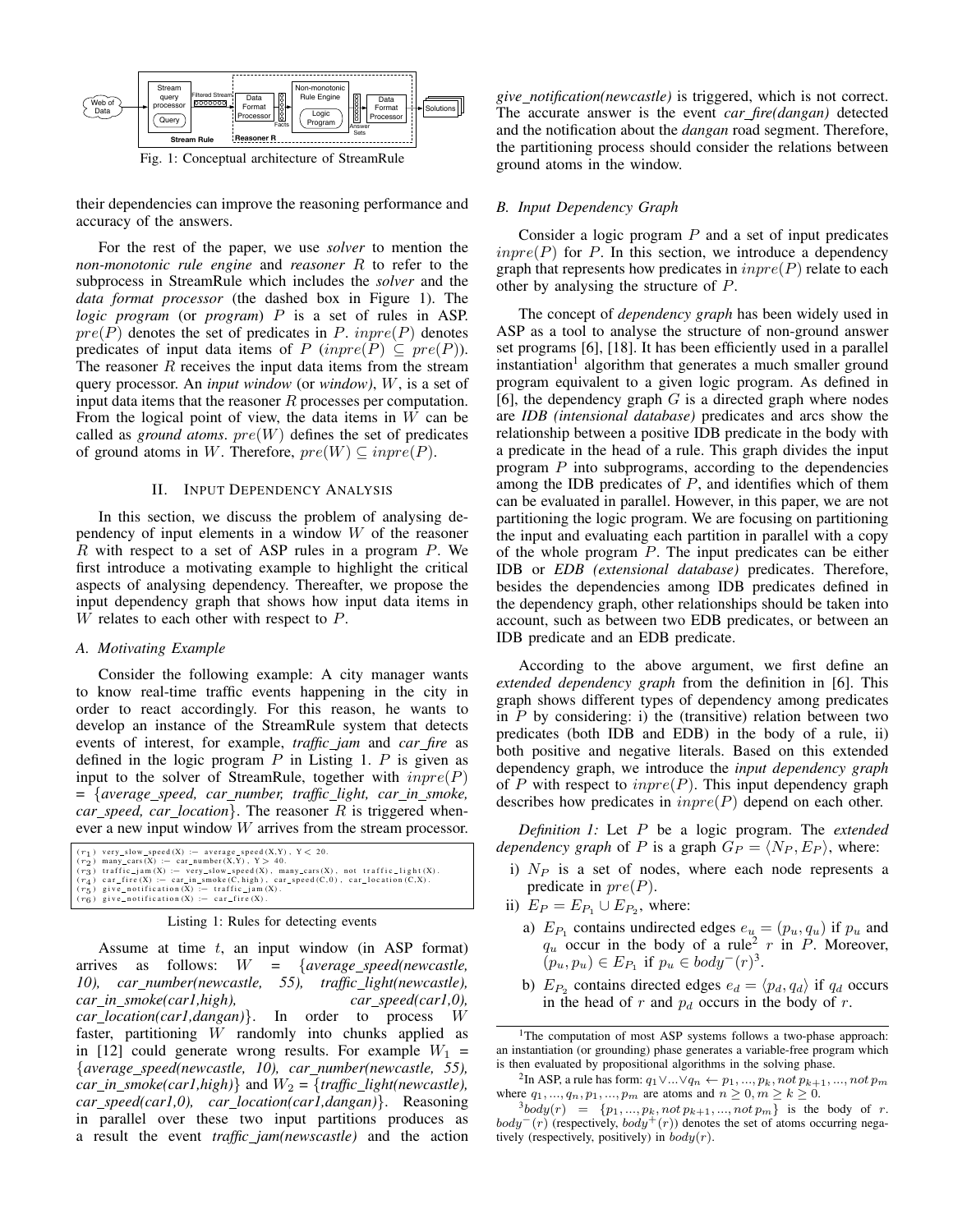Note that  $p_u, q_u, p_d, q_d$  can be either a positive or a negative literal.

*Example 1:* Consider the program P in Listing 1. The extended dependency graph  $G_P$  illustrated in Figure 2 represents different relations among predicates in  $P$  including directed and undirected edges.



Fig. 2: Extended dependency graph  $G_P$ 

*Definition 2:* Let P be a logic program and  $inpre(P)$  be a set of input predicates of P. The *input dependency graph* of P with respect to *inpre*(*P*) is an undirected graph  $G_P^{inpre(P)}$  =  $\langle N_P^{inpre(P)} \rangle$  $N_P^{inpre(P)}, E_P^{inpre(P)}\rangle$ , where  $N_P^{inpre(P)} \subset N_P$  is a set of nodes and  $E_P^{inpre(P)}$  $i^{inpre(P)}$  is a set of edges.  $N_P^{inpre(P)}$  $P^{upper}(F)$  contains a node for each predicate in  $\text{inpre}(P)$ , and  $\forall p, q \in N_p^{\text{inpre}(P)}$  $P^{upper(F)}$  $(p, q) \in E_P^{inpre(P)}$  $P^{upper(P)}$  if one of the following conditions is satisfied:

i)  $(p, q) \in E_{P_1}$ 

ii) There is a sequence of nodes  $p_1, p_2, ..., p_{n-1}, p_n$  (n >  $1, p_1 = p, p_n = q$ ) such that  $\exists ! i \in [1, n], (p_i, p_{i+1}) \in E_{P_1}$ and there are two directed paths<sup>4</sup>, one is from  $p_1$  to  $p_i$ , the other is from  $p_n$  to  $p_{i+1}$ .

iii)  $p = q$  and  $\exists u \in N_P$ ,  $(u, u) \in E_{P_1}$ ,  $\langle p, u \rangle \in E_{P_2}$ 

*Example 2:* Consider the extended dependency graph  $G_P$  in *Example 1* with the input predicates  $inpre(P)$ = {*average speed, car number, traffic light, car in smoke, car speed, car location*}. The input dependency graph  $G_P^{inpre(P)}$  ${}_{P}^{upper(F)}$  is shown in Figure 3.

*Definition 3:* Predicates  $p, q \in inpre(P)$  *depend on each other* if there is an edge (p,q) in the input dependency graph  $G_P^{inpre(P)}$  $P^{\text{mpref}}$ .

In Definition 2, the first two conditions show that for any two different predicates  $p, q \in inpre(P)$  connected by an edge in the graph  $G_P^{inpre(P)}$  $P^{upper(F)}$ , they depend on each other. It means that they can contribute to infer a new fact by firing a single rule (condition  $(i)$ ) or multiple rules (condition  $(ii)$ ). The third one identifies a self-loop<sup>5</sup> of any predicate if its father node has a self-loop. The self-loop of a predicate describes the dependencies among ground atoms of that predicate. For example, in Figure 3, the subgraph on the right illustrates the dependencies among predicates *car in smoke*, *car speed*, and *car location* which held by condition (i), while the subgraph on the left shows the dependencies among *average speed*, *traffic light*, and *car number* which derived by condition (ii). The self-loop of the predicate *traffic light* means that all

ground atoms of *traffic light* depend on each other. Dependent predicates (or dependent ground atoms) need to be processed together in order to guarantee that rules in P are fired properly and therefore, reduce the number of incorrect answers.

The input dependency graph  $G_P^{inpre(P)}$  $P^{upper(F)}$  that is not connected<sup>6</sup> induces naturally a subdivision of  $inpre(P)$  into several *connected components*<sup>7</sup> (or *components*). For instance,  $G_P^{inpre(P)}$  $\Pr_P^{upper(P)}$  in Figure 3 decomposes  $inpre(P)$  into two components {*average speed*, *traffic light*, *car number*} and {*car in smoke*, *car speed*, *car location*}. These components are used in the partitioning process for splitting ground atoms in a window on-the-fly.

However, there are some cases where the input dependency graph  $G_P^{inpre(P)}$  $\sum_{P}^{n_{i}}$  is connected so that it is not straightforward to create connected components of  $inpre(P)$ . For example, consider the logic program  $P'$  which includes  $P$  in Listing 1 and this following rule:

 $(r<sub>7</sub>)$  traffic\_jam(X) : car\_fire(X), many\_cars(X).

Assume that  $inpre(P') = inpre(P)$ . The input dependency graph  $G_{P'}^{inpre(P')}$  is shown in Figure 4. This graph is connected. Optimising the performance of the reasoner  $\overline{R}$  by data partitioning approach can not be applied if the input dependency graph can not be decomposed. To cope with this issue, we introduce the *decomposing process* to divide the graph by duplicating some common nodes. This process has three main steps: (1) using the modularity algorithm [4] to decompose the input dependency graph into disjoint subgraphs (also called *communities* in graph theory); (2) for any two communities  $C_1$  and  $C_2$ , identify a set of the nodes  $\operatorname{exnodes}(C_1)$  in  $C_1$ which have links to nodes in  $C_2$  (similarly  $\mathit{exnodes}(C_2)$ ) for  $C_2$ ); (3) between  $\mathit{exnodes}(C_1)$  and  $\mathit{exnodes}(C_2)$ , the set of nodes are chosen to duplicate is the one which has smaller cardinality and these nodes which are called *duplicated nodes* will belong to both  $C_1$  and  $C_2$ . The output of this process is a set of mappings from predicates to their communities (we call this output *partitioning plan*).

*Example 3:* Consider the input dependency graph  $G_{P'}^{inpre(P')}$  in Figure 4. Step 1 of the duplication process decomposes the graph into two communities<sup>8</sup>  $C_1$  = {*traffic\_light, average\_speed, car\_number*} and  $C_2$  = {*car\_in\_smoke, car\_speed, car\_location*}. Step 2 identifies  $\text{exnodes}(C_1) = \{ \text{car_number} \}$  and  $\text{exnodes}(C_2)$ = {*car in smoke, car speed, car location*}. Finally, step 3 chooses {*car number*} to duplicate. The output of the duplication process has two components where the duplicated node is *car number* (see Figure 5).

#### III. EXTENDED STREAMRULE

The StreamRule framework extended with the partitioning process in the reasoning layer is shown in Figure 6. The extension consists of the *partitioning handler* and the *combining handler*. The partitioning handler splits an input window W coming from the stream query processor into several

 $4A$  directed path from node  $p_1$  to node  $p_n$  is a sequence of nodes  $p_1, p_2, ..., p_n$  such that  $\langle p_1, q_2 \rangle$ ,  $\langle p_2, q_3 \rangle$ , ...,  $\langle p_{n-1}, q_n \rangle \in E_{P_2}$ 

<sup>5</sup>A self-loop is an edge that connects a vertex to itself.

<sup>&</sup>lt;sup>6</sup>An undirected graph is connected if for every pair of vertices, there is a path in the graph between those vertices.

 ${}^{7}$ A connected component of an undirected graph is a maximal connected subgraph of the graph.

<sup>&</sup>lt;sup>8</sup>We use the resolution[14] = 1.0 in the modularity algorithm.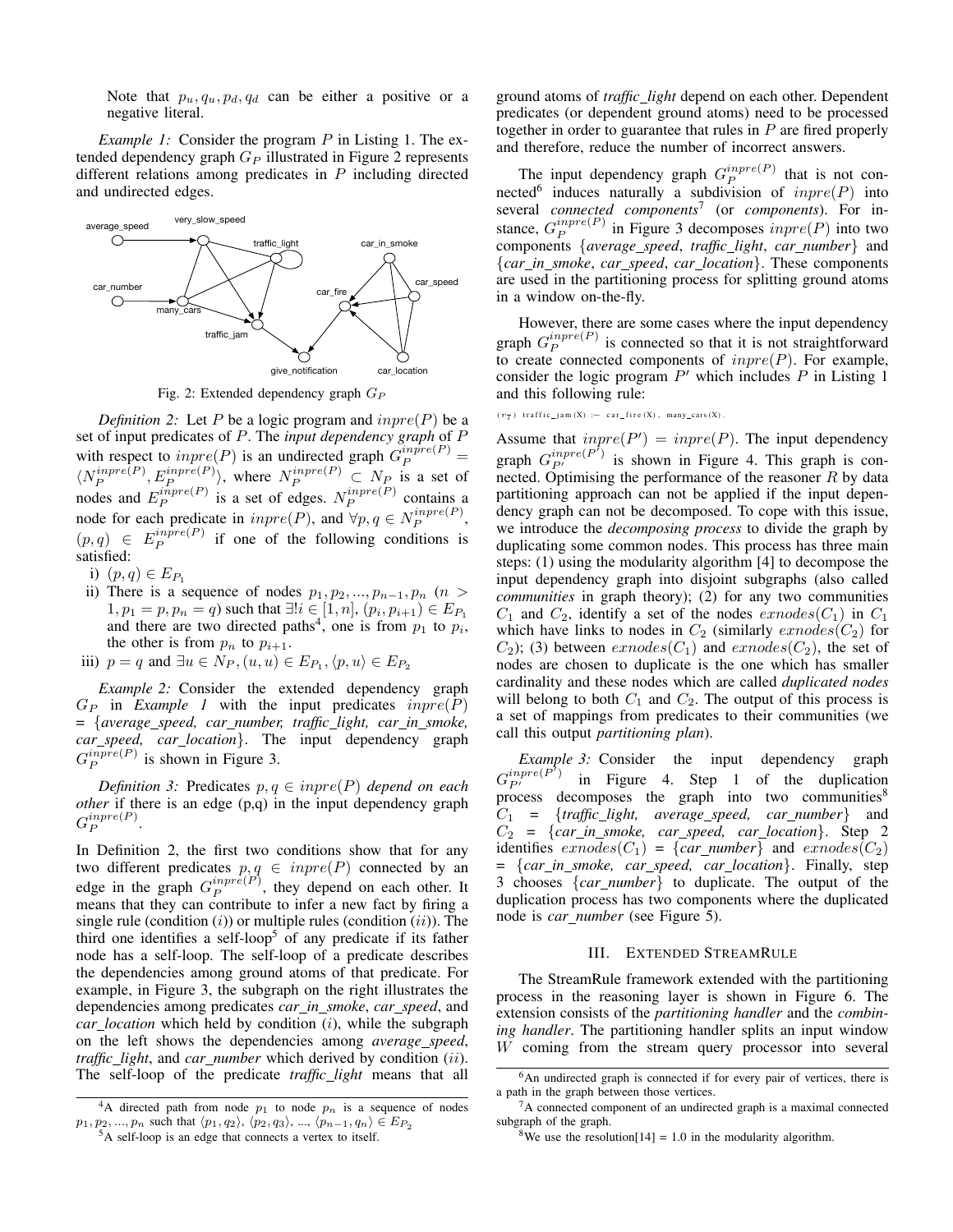

Fig. 3: Input dependency graph  $G_P^{inpre(P)}$ 

Design time

Run time



Fig. 6: The Extended StreamRule

sub-windows taking into account the input dependency. The combining handler combines outputs from parallel reasoners. For the realization of the partitioning process, the analysis of input dependency is made available within the framework at first at design time. To achieve this, a logic program and a set of input predicates are given in advance in order to build an input dependency graph as defined in Definition 2. Then the *duplication process* (see Section II-B) builds a partitioning plan by decomposing this graph into several components with their duplicated predicates.

The partitioning handler. At run-time, the partitioning handler starts to split an input window on-the-fly by using the partitioning plan provided at design-time. Algorithm 1 shows the partitioning process. First, the *group()* method classifies items in the window by their predicates (Line 3). For each group of items, the algorithm identifies a set of communities' IDs that group belongs to based on the partitioning plan (Line 5). Finally, it adds that group into the proper partitions corresponding to those IDs.

The combining handler. The output of the reasoner  $R$  in StreamRule is non-deterministic since  $R$  uses the ASP solver for reasoning. Therefore,  $R$  may return different results for the same input. Given a logic program  $P$  and an input window  $W$ , the answers provided by  $R$  over  $P$  and  $W$  (notated as  $Ans<sub>P</sub>(W)$  are computed as:

$$
Ans_P(W) = \left\{ \bigcup_{i=1}^n ans_i : ans_i \in Ans_P(W_i) \right\}
$$

Where  $W_i$   $(i = 1..n)$  is a partition of W provided by the partitioning handler.

To close this section, we introduce the concepts of latency and accuracy that are used for the evaluation of the *reasoner PR* (the grey box in Figure 6). The *reasoning latency* is the time required for the reasoner  $PR$  to process an input window. We define  $Ans_P^R(W)$  and  $Ans_P^{PR}(W)$  as the answers provided by the reasoner  $R$  and  $PR$  respectively. Generally, the accuracy is the ratio between the number of elements of  $Ans_P^{PR}(W)$ that are also in  $Ans_P^R(W)$  and the total number of the elements

| <b>Algorithm 1</b> Partitioning method                                                               |  |  |  |
|------------------------------------------------------------------------------------------------------|--|--|--|
| <b>Input</b> : a partitioning plan $\rho$ and an input window W<br><b>Output:</b> sub-windows of $W$ |  |  |  |
| 1: <b>procedure</b> PARTITION( $\rho$ , W)                                                           |  |  |  |
| <i>Partitions</i> $\leftarrow$ [ ];<br>2:                                                            |  |  |  |
| $G \leftarrow \text{group}(W);$<br>3:                                                                |  |  |  |
| for $g \in G$ do<br>4:                                                                               |  |  |  |
| $C \leftarrow \textit{findCommunities}(\rho, q.\textit{predicate});$<br>5:                           |  |  |  |
| for $c \in C$ do<br>6:                                                                               |  |  |  |
| Add g.items into $Partitions c $ ;<br>7:                                                             |  |  |  |
| end for<br>8:                                                                                        |  |  |  |
| end for<br>9:                                                                                        |  |  |  |
| <b>return</b> <i>Partitions</i> ;<br>10:                                                             |  |  |  |
| 11: end procedure                                                                                    |  |  |  |

in  $Ans<sub>P</sub><sup>R</sup>(W)$ . However, this definition has to be adapted for a non-monotonic reasoner, where there may be multiple answers for the same input. In this case, the *accuracy* is defined as follow: For each answer  $ans_i \in Ans_P^{PR}(W)$ , the accuracy of  $ans<sub>i</sub>$  is computed as:

$$
\max\left(\frac{|ans_i \cap ans_j|}{|ans_j|} : ans_j \in Ans_P^R(W)\right)
$$

#### IV. EVALUATION

In this section, we experimentally study the performance of the reasoner  $PR$  in the extended StreamRule framework. We demonstrate how we can: (i) speed up the non-monotonic reasoning process over increasing size of the input window, thus enhancing the scalability of the whole system and reducing the bottleneck of the one-directional process in StreamRule; (ii) increase the accuracy of the answers compared to the case of random partitioning. In the following, we describe the experimental set up, inspired by the example in Section II-A.

Rule set. We conduct experiments with two logic programs  $P$  and  $P'$  (as in Section II-A and Section II-B respectively): the first is used to investigate if the reasoner  $PR$  over  $P$ reduces the reasoning latency and improves the accuracy of the answers; the second is used to study if the reasoner  $PR$ over  $P'$  contributes to the reasoning latency and the accuracy since  $G_{P'}^{inpre(P')}$  is connected and data items of some common predicates need to be duplicated in the partitioning process.

Input window. The experimental data is in RDF triple format  $\langle s, p, o \rangle$ . We build the synthetic data by randomly generating triples where each  $p$  belongs to  $inpre(P)$ . For  $s$ or o, we randomly generate their values as numbers bound by  $n$ , where  $n$  is the size of the input window. We execute the reasoners R and PR over programs P and  $P'$  with increasing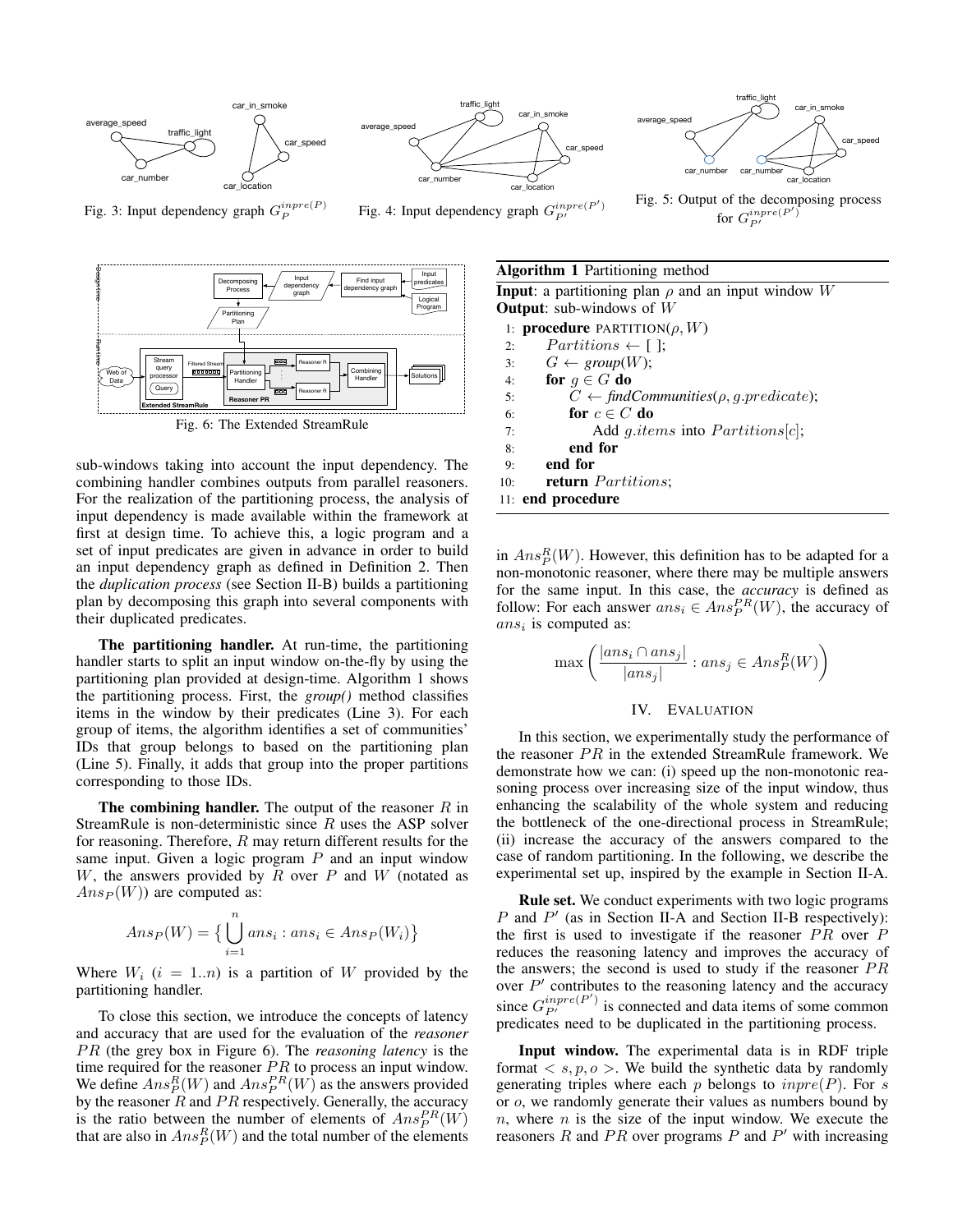

Fig. 7: Reasoning latency (program P)

input window size from 5000 to 40000 items. We use the ASP solver Clingo  $4.3.0<sup>9</sup>$  and Java 8. The experiment is conducted on a machine running Debian GNU/Linux 6.0.10, containing 8-cores of 2.13 GHz processor and 64 GB RAM.

Experiment with program P. We evaluate the performance of the reasoner  $PR$  on  $P$  with several sizes of  $W$ . We use two ways of partitioning in  $PR$ : randomly and based on dependency analysis. The input dependency of  $inpre(P)$ with respect to  $P$  (as in Example 3) allows to partition  $W$ in two. For random partitioning, we split  $W$  into  $k = 2, 3$ , 4, and 5 partitions. We compare their performance with the performance of processing the entire input window W. Results of reasoning latency and accuracy are shown in Figure 7 and Figure 8 respectively, where we show that using dependency analysis substantially reduces around 50% of the latency while the accuracy is maintained (note that the number of the answer set in this case is 1). Random partitioning makes the reasoner run faster, but the accuracy decreases sharply. It is possible to observe that the reasoning time of  $PR$  in both types of partitioning is almost the same for  $k = 2$  while the accuracy of the answers in our proposed partitioning method is significantly higher than in the case of random partitioning.

**Experiment with program**  $P'$ . In this experiment we used R and PR on P', with with the same input  $(inpre(P')) =$  $inpre(P)$ . We aim at investigating how the input dependency graph contributes to the time required for the partitioning process in particular and the whole reasoning process in general. The input dependency graph of  $P'$  with respect to  $inpre(P')$ does not naturally induce subdivisions of  $inpre(P')$ . Our solution decomposes the input in two partitions, with duplicated predicate *car number*. Results of this experiment are illustrated in Figure 9 (for the reasoning latency) and in Figure 10 (for the accuracy of the answers). The difference in the latency of the reasoner  $PR$  between partitioning randomly and partitioning with dependency analysis is noticeable. Time required for processing the duplicated predicate increases latency up to 30%. Note that the average percentage of instances of the duplicated predicate in a window is 25%. The accuracy of the answers remains the same as that for P.

#### V. RELATED WORKS

The parallel strategies were important features of database technology in the nineties in order to speeding up the execution of complex queries [5]. In Semantic Web, the parallelism in reasoning has been studied in [17], [21], [19], [20] where a set of machines is assigned a partition of the parallel computation.



Fig. 8: Accuracy (program P)

[17] has a distributed process over large amounts of RDF data using a proposed divide-conquer-swap strategy, which extends the traditional approach of divide-and-conquer with an iterative procedure whose result converges towards completeness over time. Similarly, [21] proposes a technique for materialising the closure of an RDF graph based on MapReduce [7]. The authors in [20] also use MapReduce to explore the reasoning in the form of defeasible logic. They restrict this logic to the argument defeasible logic. Afterwards, they apply a similar approach to systems of well-founded semantics. While the works in [17], [21] focus on monotonic reasoning, [21] and [20] examine non-monotonic reasoning over massive data. However, these attempts do not consider the streaming setting and to not rely on the stable model semantics.

In ASP, several works about parallel techniques for the evaluation of a logic program have been proposed [13], [11], [3], [6], [18], focusing on both two distinct phases of ASP computation, namely grounding and solving. Concerning the parallelisation of the grounding phase, the work in [3] is applicable only to a subset of the program rules. Therefore, in general, this work is unable to exploit parallelism fruitfully in the case of programs with a small number of rules. [6] explores some structural properties of the input program via the defined dependency graph in order to detect subprograms that can be evaluated in parallel. [18] extends this work with parallelism in three different steps of the grounding process: components, rules, and single rule level. The first level divides the input program into subprograms, according to the dependency graph among IDB predicates of that program. The second level allows for concurrently evaluating the rules within each subprogram. The third level partitions the extension of a single rule literal into a number of subsets. This step is especially efficient when the input program consists of few rules and two first levels have no effects on the evaluation of the program. For the solving step which is carried out after the grounding step, [13] proposes a generic approach to distribute the searching space in order to find the answer sets, which permits exploitation of the increasing availability of clustered and/or multiprocessor machines. [11] introduces a conflict-driven algorithm to compute the answer sets based on constraint processing and satisfiability checking. In short, [3], [6], [18] focus on parallel instantiation by splitting a logic program in order to obtain a smaller ground program, [13], [11] parallel compute the answer sets from that ground program. These approaches have been implemented in state-of-the-art ASP solver such as Clingo and DLV. In this paper, we are not partitioning the logic program. We are focusing on partitioning the input and evaluating each partition on a different copy of the whole program with the intuition that this approach is data-

<sup>9</sup>http://sourceforge.net/projects/potassco/files/clingo/4.3.0/